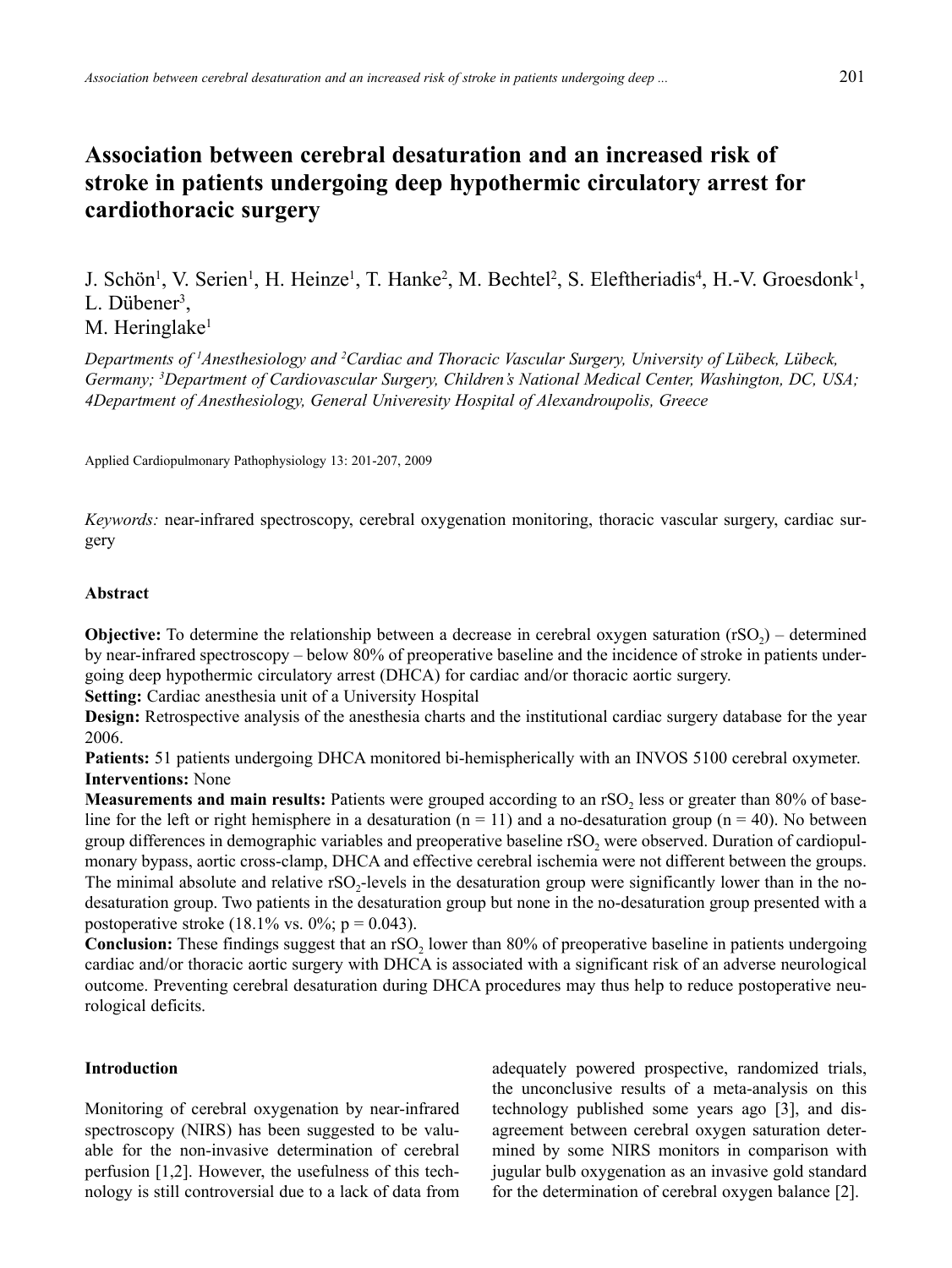Limited clinical data are available about the usefulness of rSO<sub>2</sub>-monitoring in adult patients undergoing deep hypothermic circulatory arrest (DHCA) for thoracic aortic surgery, since most of the data have been obtained either in animal models or in pediatric cardiac surgery. Orihashi and coworkers have shown that a sustained drop in cerebral oxygen saturation below 55% and prolonged periods of hypoperfusion (cerebral oxygen below 60%) during DHCA with selective cerebral perfusion were associated with adverse neurological events [4]. Olsson and coworkers have shown that patients with a stroke after thoracic cardiovascular surgery with DHCA involving the aortic arch treated with selective antegrade perfusion had a lower cerebral oxygen saturation (rSO2) ratio (actual rSO2 / baseline rSO2) than patients recovering uneventfully [5]. Receiver-operator curve (ROC) analyses revealed that rSO2-ratios below 0.87 to 0.76 were strongly associated with a significant risk of stroke (Odd's ratio: 5.6 to 21).

In 2006 we adopted the technology of NIRS in our cardiac anesthesia unit and started to measure rSO<sub>2</sub> in an increasing number of patients undergoing deep hypothermic circulatory arrest with an INVOS® cerebral oximeter (INVOS 5100; SOMANETICS, Troy, USA). Its use was at the discretion of the attending anesthesiologist and it is important to note that, at that time, no treatment algorithms had been established at our institution, which therapeutic consequences should be drawn from a decrease in rSO<sub>2</sub> levels. In contrast, when starting to measure cerebral oxygen saturation, a relevant number of cardiac anesthetists and surgeons were rather skeptical regarding the reliability of the technology and tended to ignore the data displayed by the  $rSO<sub>2</sub>$  monitor.

The present retrospective analysis is designed to determine the relationship between intraoperative cerebral desaturation and postoperative neurological outcome in a heterogeneous population of patients undergoing thoracic vascular surgery with DHCA.

#### **Methods**

Following approval by the local ethical committee an analysis of the anesthesia charts and the institutional cardiac surgery database for the year 2006 was performed to determine the intraoperative course of absolute  $rSO<sub>2</sub>$  levels, the  $rSO<sub>2</sub>-ratio$ , the postoperative incidence of stroke, and clinically relevant outcome parameters in patients undergoing cardiac and/or thoracic vascular surgery with DHCA. The rSO<sub>2</sub>-ratio was calculated as actual  $rSO<sub>2</sub>$  / baseline  $rSO<sub>2</sub>$ . 51 patients were identified that fulfilled the criteria of DHCA and concomitant, bi-hemispheric rSO<sub>2</sub>-monitoring. Patients were grouped according to the occurrence of a rSO<sub>2</sub> ratio less or greater than  $0.8$  [5] for the left or the right hemisphere in a desaturation (DESAT) and a no-desaturation (NO-DESAT) group and between group differences in cerebral oxygenation, demographic, procedure related, clinical outcome variables, and the incidence of neurological dysfunction were determined.

#### *Surgical procedures*

All patients underwent thoracic aortic surgery with cardiopulmonary bypass (CPB) and DHCA at a minimum bladder temperature of 18°C. 12 patients were additionally subjected to cardiac surgery (i.e aortic valve replacement or reconstruction). With the exception of 2 patients undergoing descending aortic surgery and one patient presenting with an aneurysma spurium of the ascending aorta, cardioplegic arrest was induced by blood cardioplegia. Four patients in the DESAT and three patients in the NO-DESAT groups were emergency cases presenting with type A aortic dissection or a ruptured aortic aneurysm; one of the emergency cases in the DESAT-group entered surgery during cardiopulmonary resuscitation. Demographic data and type of surgery in both groups are given in table 1.

Selective antegrade cerebral perfusion during DHCA was used in 12 cases (3 in the DESAT-group, 9 in the NO-DESAT-group); de-airing of cerebral vessels was routinely performed by retrograde perfusion of the vena cava superior.

# *Anesthesia*

General anesthesia was induced with etomidate and sufentanil and maintained with sevoflurane and sufentanil before and after CPB, and with propofol and sufentanil during CPB. Depth of anesthesia was guided by bispectral index (BIS) monitoring aiming to a BIS of 30 to 40 before and after CPB and a BIS of 0 immediately before DHCA. If necessary, midazolam 5 to 20 mg was added to achieve the desired anesthesia depth. Cerebral cooling blankets were routinely applied if oropharyngeal temperature during systemic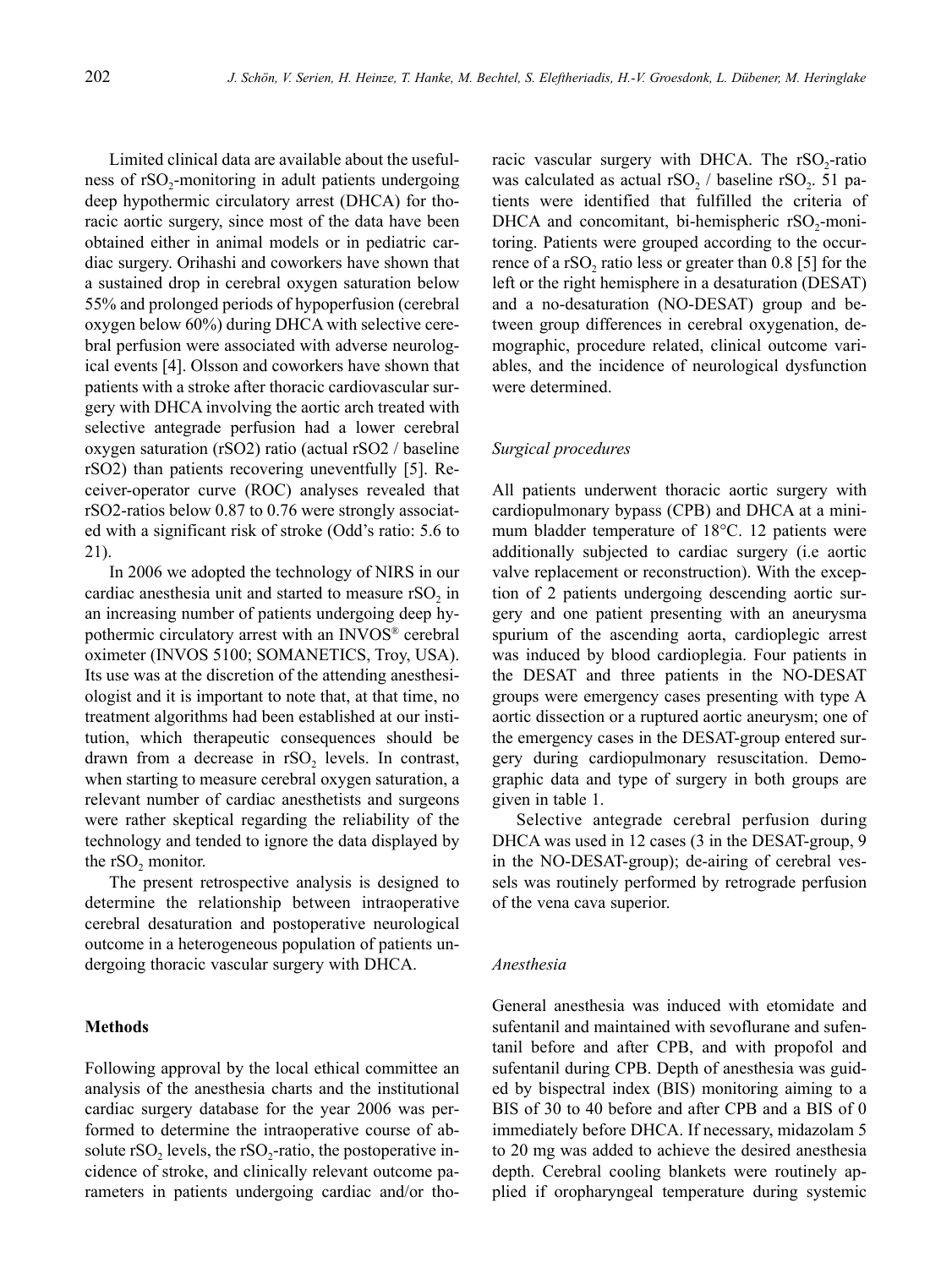|                              | <b>DESAT</b>   | <b>NO-DESAT</b> | significance |
|------------------------------|----------------|-----------------|--------------|
| Age [years]                  | 58 (38-75)     | $64(21-84)$     | n.s.         |
| Height [cm]                  | 180 (160-193)  | 177 (155-198)   | n.s.         |
| Weight [kg]                  | 79 (57-106)    | $82(50-103)$    | n.s.         |
| Euroscore                    | $8(1-21)$      | $8(3-16)$       | n.s.         |
| Bypass time [min]            | $160(135-330)$ | $177(85-310)$   | n.s.         |
| Aortic crossclamp time [min] | $123(0-248)$   | 140 (42-293)    | n.s.         |
| DHCA time [min]              | $25(14-74)$    | $20(15-77)$     | n.s.         |
| ECI time [min]               | $17(15-25)$    | $20(2-38)$      | n.s.         |
| DHCA-BT [°C]                 | $18(16-18)$    | $18(17-18)$     | n.s.         |
| Asc. aortic surgery [n]      | 9              | 35              | n.s.         |
| Aortic arch [n]              | 3              | 2               | n.s.         |
| Desc. aortic surgery [n]     | $\mathbf{0}$   | 2               | n.s.         |
| Miscellaneous [n]            | 5              | 19              | n.s.         |

| Table 1. Demographic and surgical data |  |  |  |  |
|----------------------------------------|--|--|--|--|
|----------------------------------------|--|--|--|--|

Demographics and surgical data in patients showing a decrease in regional cerebral oxygen saturation ratio (rSO2-ratio) < 0.8 (DESAT-group) or not (NO-DESAT-group) while undergoing deep hypothermic circulatory arrest (DHCA). Data are given as median and range. n.s.: not significant. ECI: effectice cerebral ischemia time; DHCA-BT: body (bladder) temperature during deep hypothermic circulatory arrest. Mann-Whitney-U test or Fisher's exact test.

cooling was below 27°C and maintained until start of rewarming. All patients were treated with 4 MiU aprotinine (2 MiU in the CPB circuit and 2 MiU as a continuous infusion over 2h) during rewarming, when body temperature exceeded 27°C.

#### *Cardiopulmonary bypass management*

Blood flow during CPB was adjusted to achieve a mixed venous oxygen saturation – measured at the inflow of the CBP circuit – higher than 70% and a mean arterial blood pressure between 50 to 70 mmHg. If necessary, norepinephrine and nitroglycerin were applied either as a bolus or a continuous infusion to achieve this goal. Hematocrit was adjusted between 26% and 29%. Acid base balance was performed following alpha-stat blood gas principles.

#### *Statistical analyses*

Following the observation, that several variables were not normally distributed, statistical analyses were performed non-parametrically by the Mann-Whitney U test for continuous and Fisher's exact test for nominal variables. Data are given as median, minimum, and maximum. Duration of DHCA is given as absolute duration and as effective cerebral ischemia time (DHCA minus duration of selective antegrade perfusion). A p < 0.05 indicates statistical significance.

# **Results**

11 patients were identified that had a  $rSO<sub>2</sub>$  ratio < 0.8 during the procedure. No between group differences in demographic variables, Euroscore, duration of cardiopulmonary bypass, aortic cross-clamp time, DHCA, and effective cerebral ischemia time were observed (table 1).

Absolute rSO<sub>2</sub> baseline levels were not different between both groups (figure 1). The minimal absolute rSO<sub>2</sub> levels and the minimal  $rSO_2$ -ratios in both groups are given in figure 1, showing significant differences between the DESAT and the NO-DESAT group. Two patients in the DESAT-group died during surgery (both emergency cases), 1 patient in the NO-DESAT group died on day 3 after surgery due to intractable cardiac arrhythmia following a severe low cardiac output syndrome.

Two patients, both in the DESAT group, presented with a postoperative stroke leading to an incidence of 18.1 % in the DESAT vs. 0% in the NO-DESAT-group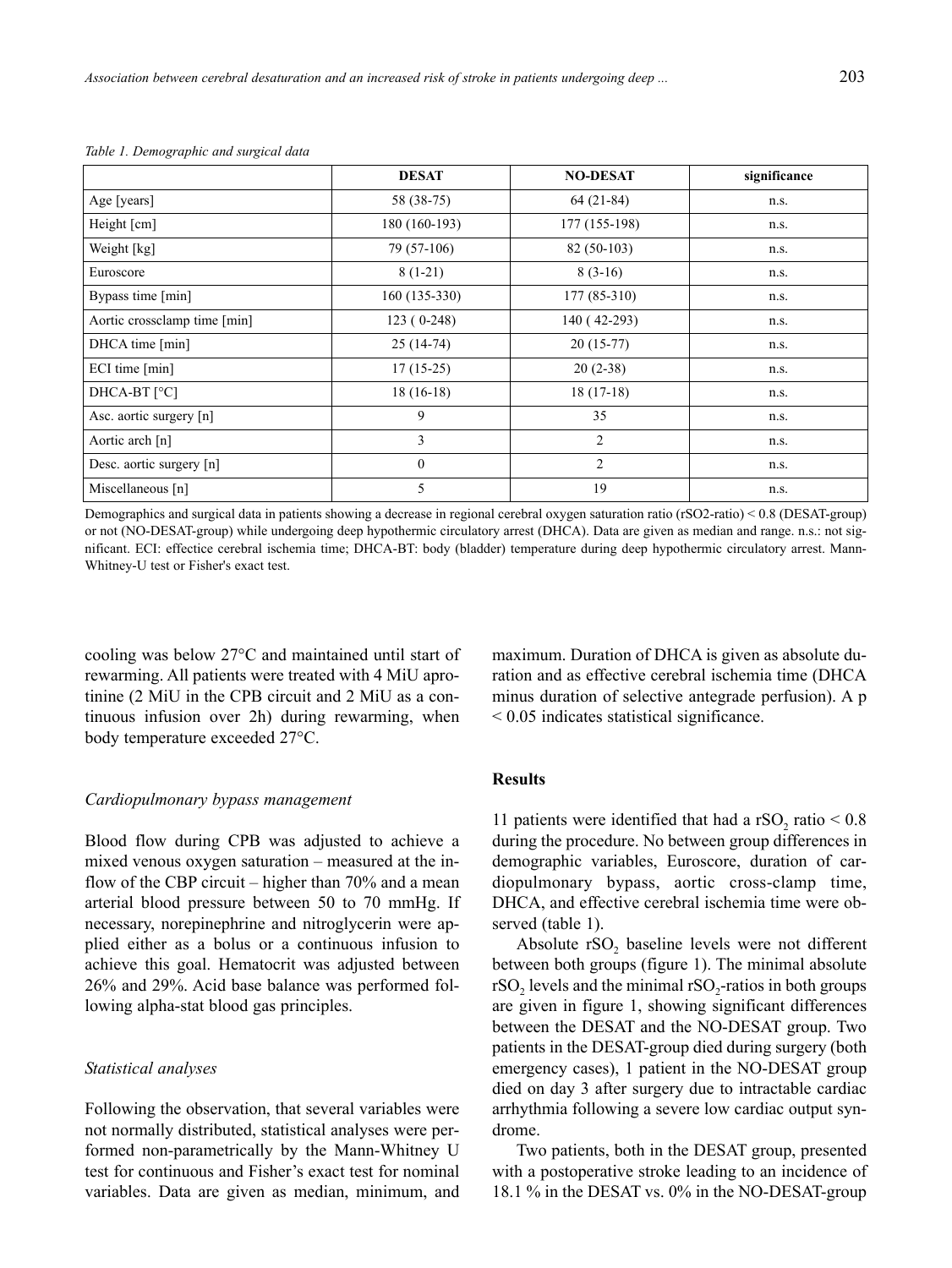

*Figure 1a. Minimal regional oxygen saturation (rSO<sub>2</sub>) ratio (minimal absolute rSO<sub>2</sub>, level / baseline rSO<sub>2</sub>) in patients undergoing cardiac and thoracic aortic surgery with deep hypothermic circulatory arrest graded according to rSO<sub>2</sub> - ratio < 0.8 (DESAT-group) or > 0.8 (NO-DESAT-group). Median is given as line with the adjacant value. Mann-Whitney-U test.*



*Figure 1b. Baseline absolute regional oxygen saturation (rSO2) levels in patients undergoing cardiac and thoracic aortic surgery with deep hypothermic circulatory arrest graded according to the lowest intraopera*tive  $rSO_2$ -ratio. DESAT:  $rSO_2$ -ratio < 0.8; NO-DE-*SAT: rSO<sub>2</sub> > 0.8. Median is given as line with the adjacant value. Mann-Whitney-U test revealed no significant difference.*



*Figure 1c. Minimal absolute regional oxygen saturation (rSO2) levels in patients undergoing cardiac and thoracic aortic surgery with deep hypothermic circulatory arrest graded according to the lowest intraopera* $tive$   $rSO$ <sub>2</sub>-ratio. DESAT:  $rSO$ <sub>2</sub>-ratio < 0.8; NO-DE-*SAT: rSO<sub>2</sub> > 0.8. Median is given as line with the adjacant value. Mann-Whitney-U test.*

 $(p = 0.043)$ . Both patients had undergone DHCA of short duration and had not been treated by selective cerebral perfusion. In both patients, the stroke was verified by computer tomography and was found to be in the hemisphere in which cerebral desaturation had been observed. No significant between group differences in other relevant clinical outcome variables were observed (table 2).

#### **Discussion**

Despite various measures to maintain cerebral integrity and to reduce neurological complications, thoracic aortic vascular surgery carries a substantial risk of an adverse neurological outcome. Contemporary case series report an incidence of stroke in the range between 6 to 9% [6,7,8].

Deep hypothermic circulatory arrest is frequently used to minimize neurological damage by reducing cerebral oxygen consumption. However, the individual cerebral oxygen balance is difficult to assess during the no flow period. Thus, at least theoretically,  $rSO<sub>2</sub>$  monitoring by means of near-infrared spectroscopy may be rather helpful to determine the actual cerebral oxygen status in this situation.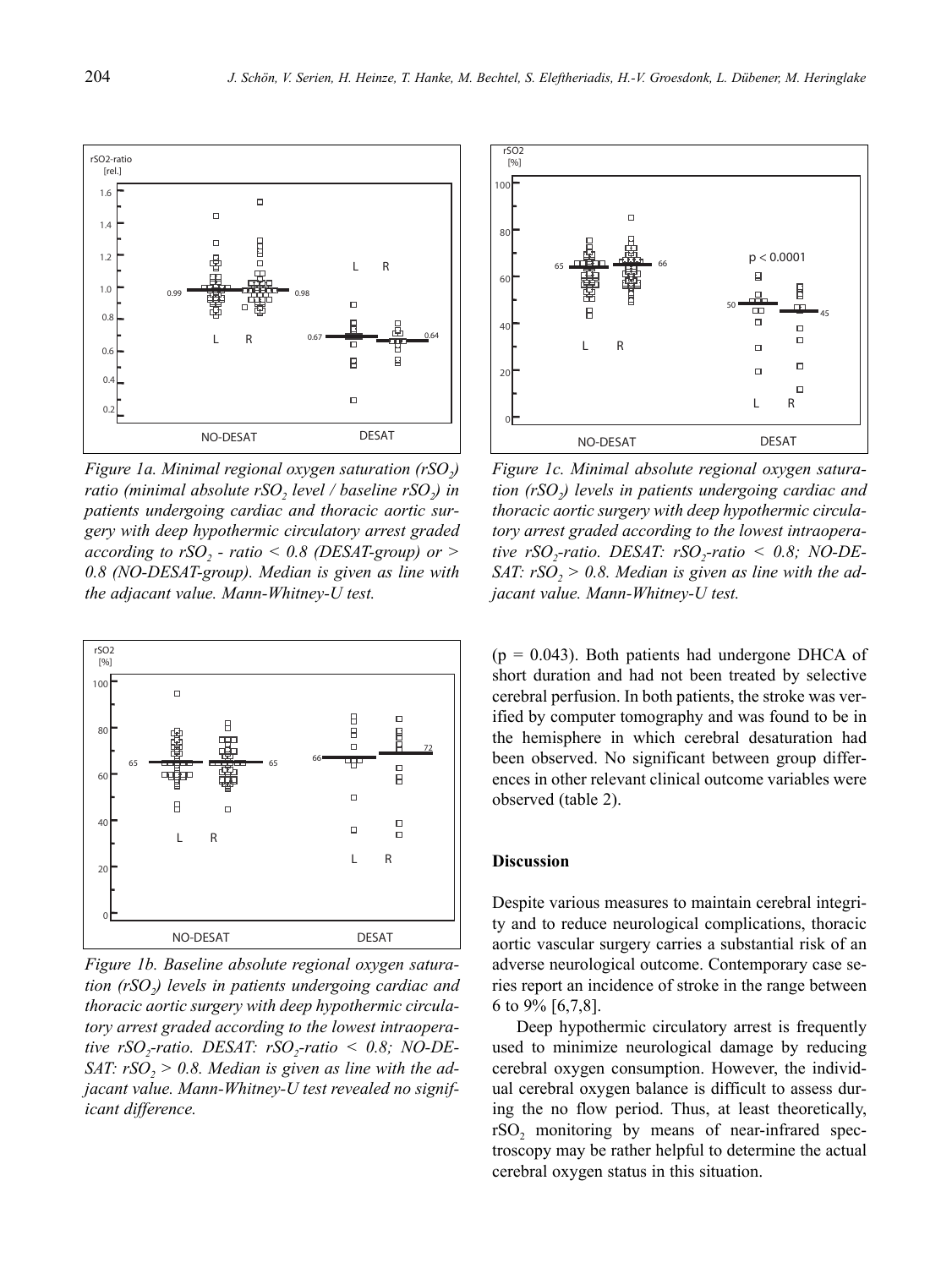|                        | <b>DESAT</b><br>$(n=11)$ | <b>NO-DESAT</b><br>$(n=40)$ | significance |
|------------------------|--------------------------|-----------------------------|--------------|
| Time to extubation [h] | $6(6-120)$               | $6(6-192)$                  | n.s.         |
| Stroke $[n]$           | ∍                        | $\theta$                    | $p = 0.043$  |
| Pulmonary compl. [n]   | 4                        | 11                          | n.s.         |
| Need for RRT [n]       | $\mathbf{0}$             |                             | n.s.         |
| LCOS[n]                | $\theta$                 | $\mathfrak{D}$              | n.s.         |
| HDU stay [d]           | $6(2-13)$                | $3(1-34)$                   | n.s.         |
| Hospital stay [d]      | $9(6-21)$                | $10(4-45)$                  | n.s.         |

*Table 2. Clinically relevant outcomes*

Clinically relevant outcomes in patients showing a decrease in regional cerebral oxygen saturation ratio ( $rSO_2$ -ratio) < 0.8 (DESAT group) or not (NO-DESAT group) while undergoing deep hypothermic circulatory arrest. Data are given as median and range. n.s.: not significant. Pulmonary complications: prolonged ventilation, reintubation, or pleural effusion requiring drainage. RRT: renal replacement therapy. LCOS: low cardiac output syndrom requiring high-dose inotropes and/or postoperative intraaortic balloon counterpulsation; HDU: high-dependency unit (intensive care unit and intermediate care unit). Mann-Whitney-U test or Fisher's exact test.

Cerebral oxygen saturation monitoring by NIRS has been introduced in clinical practice in 1977 [9]. Since then, several observational and small prospective studies have shown that maintaining cerebral oxygenation in the near normal range improves outcome in patients undergoing on-pump cardiac surgery [10,11,12], but also in general surgery patients [13].

The optimal level of cerebral oxygen saturation and which degree of desaturation may be acceptable without increasing neurological risk during cardiac surgery is a matter of ongoing debate and may be dependent on the NIRS device used [2]. Animal data have clearly shown that  $rSO<sub>2</sub>$  levels reflect changes in cerebral blood flow and that  $rSO<sub>2</sub>$  levels below  $40\%$ are reflective of severe cerebral hypoperfusion and anaerobic metabolism [14].

Yao and coworkers observed an increased incidence of postoperative neurological impairment in CABG patients showing rSO<sub>2</sub> levels below 35% absolute [12]. Edmonds et al. suggest a cut-off level of 50% absolute with respect to data gathered outside the cardiac surgery theatre during various measures associated with decreased cerebral perfusion [1].

Very recently this cut-off level was adapted by Slater and coworkers in a prospective study on postoperative cognitive dysfunction in 240 CABG patients, showing that patients with prolonged periods (more than  $6000$  seconds) of cerebral desaturation  $(rSO<sub>2</sub>)$  less than 50% absolute) had a significantly increased risk (Odds ratio: 2.69;  $p = 0.003$ ) of a decline of at least one standard deviation in a cognitive function test after adjustment for various pre- and perioperative risk factors [15].

With respect to the fact that the device used in the present study has technological limitations to determine absolute oxygen saturation reliably in every patient [2] it may be more appropriate to follow trends in  $rSO<sub>2</sub>$  levels rather than to focus on absolute  $rSO<sub>2</sub>$  levels. To adapt for variations in baseline levels, the  $rSO<sub>2</sub>$ ratio – i.e. the ratio between the actual and the baseline saturation – may be calculated. Samra and coworkers showed that a decrease in rSO<sub>2</sub> ratio to 0.8 had a sensitivity of 80% and a specificity of 82.2% to detect a neurological compromise in patients undergoing carotid endarteriectomy with regional anesthesia [16]. Very recently, these findings have been confirmed by Moritz et al. who observed a sensitivity and specifity of 83% in the same setting [17]. In the present study we followed this approach. However, as can be derived from figure 1, the median of the minimal absolute rSO<sub>2</sub> levels in the DESAT-group were 50  $(L)$ and 45% (R). Consequently the patients in this group may be regarded as severely desaturated; independent from the classification used.

Only few clinical studies have focused on the relation between neurological outcome and the results of cerebral oxygenation monitoring in adult patients undergoing circulatory arrest [4,5,18]. No data on the use of rSO<sub>2</sub> monitoring in relation to clinical outcome in patients with isolated DHCA (without concomitant antegrade or retrograde perfusion) are available. To the best of our knowledge the present study is thus the first to describe the effects of cerebral desaturation determined by NIRS in a population in which the majority of patients (74%) underwent thoracic aortic or cardiac surgery without additional perfusion measures. Our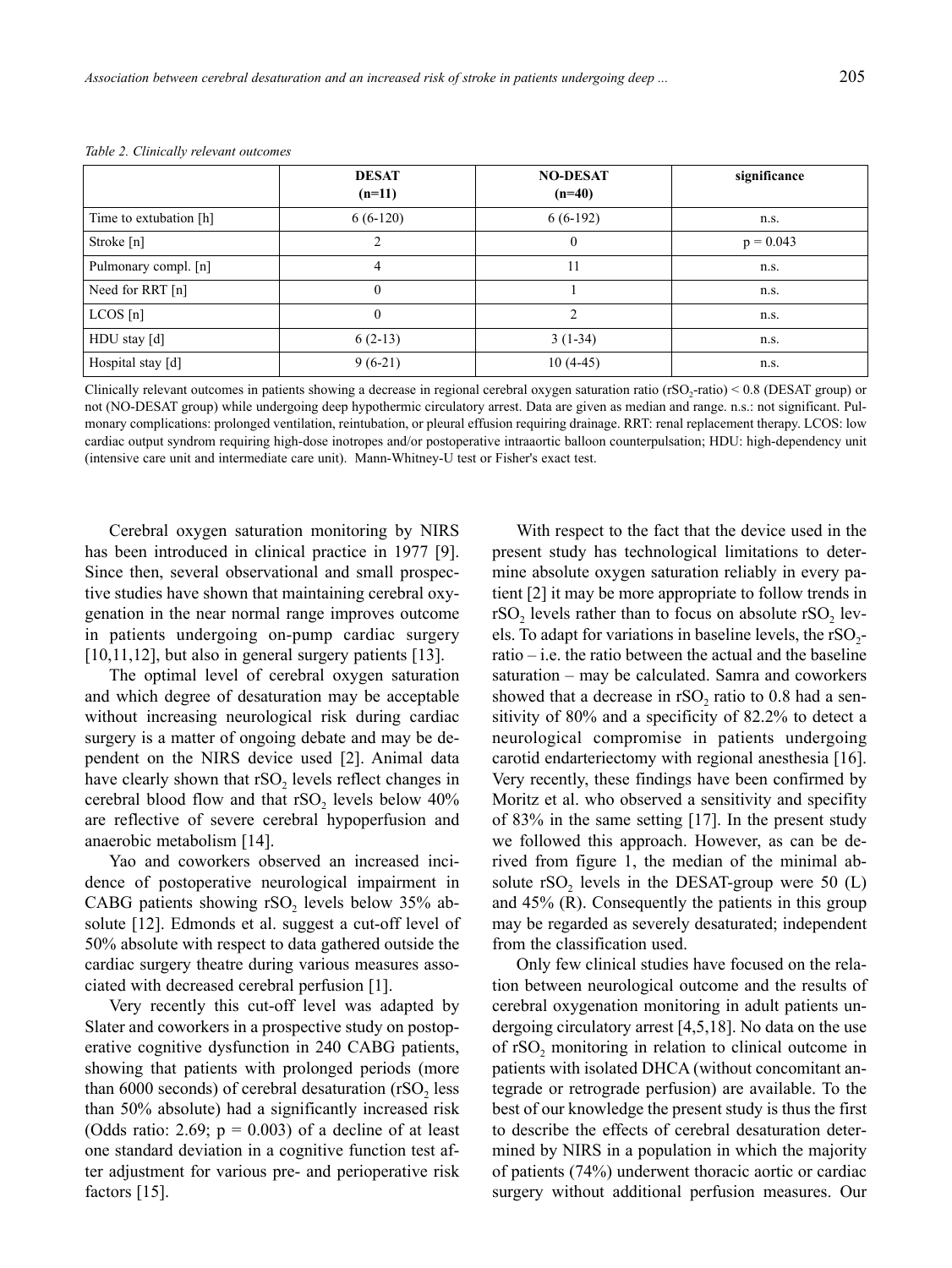data show that a decrease in the  $rSO<sub>2</sub>$ -ratio to less than 0.8 in patients is associated with a significantly higher incidence of an adverse neurological outcome, suggesting that preventing cerebral desaturation during DHCA procedures may help to reduce neurological deficits.

It is of note that all patients – besides standard measures like cerebral cooling with ice-packs and a body (bladder) temperature of 18° Celsius – had BIS monitoring and that anesthesia depth during DHCA was titrated to "burst suppression" levels  $(BIS = 0)$ . The fact that cerebral desaturation occurred despite these precautions is suggestive of a high interindividual variability of oxygen needs that cannot be derived from conventional monitoring. And indeed, with increasing experience in intraoperative  $rSO<sub>2</sub>$  monitoring we have repeatedly observed patients showing an extremely rapid decrease in rSO<sub>2</sub> levels while others do not even reach baseline levels even after prolonged DHCAs of 30 min or more. This has led to a change in surgical management, since the surgeons at our institution are now much more liberal in using selective antegrade or  $-$  if this is not feasible  $-$  retrograde perfusion if rSO<sub>2</sub> tends to fall below baseline.

#### *Limitations*

The etiology of perioperative strokes in patients undergoing cardiac surgery is multifactorial and may either be related to hypoperfusion as well as an embolic event. The latter may be related to arteriosclerotic debris or air embolism. With respect to the fact that small amounts of air are often present after open heart and aortic vessel surgery, an embolic nature of the two strokes observed in this series cannot be ruled out. However, the patients that developed a perioperative stroke were not treated by selective perfusion; consequently at least an arteriosclerotic embolic event as the consequence of manipulating cerebral vessels with the perfusion cannula is rather unlikely.

The most important limitation applies to the retrospective nature of this study and the fact that the  $rSO<sub>2</sub>$ levels were derived from handwritten anesthesia charts in which only the minimal rSO<sub>2</sub> levels during DHCA were recorded. Consequently we cannot make statements about the duration of these desaturation periods. The duration of desaturation, however, has been reported to be an important aspect for the interpretation of rSO<sub>2</sub> levels since prolonged desaturation periods have been shown to be much more detrimental than short "dips" with subsequent restoration of oxygenation [4]. Another consequence of the retrospective nature of the study is the lack of data on the presence and severity of non-focal neurologic events and the lack of cognitive function tests.

Another limitation applies to the low incidence of stroke – the overall incidence was 3.9% – making statistical analyses liable to potential error. This may be derived from the fact that the significant difference between the DESAT and the NO-DESAT group would have been lost in case of only one patient with stroke in the NO–DESAT group. However, with respect to this relatively low incidence of stroke we have to accept this potential of error in this retrospective analysis and will never be able to set up a prospective trial on this issue, since a study being capable of showing a reduction in stroke rate from 4% to 2% would require inclusion of more than thousand patients.

In conclusion, the results of the present retrospective study suggest that monitoring cerebral oxygen saturation by means of near-infrared spectroscopy is a useful adjunct in patients undergoing cardiac and thoracic aortic surgery with DHCA and that a decrease in the  $rSO<sub>2</sub>$ -ratio below 0.8 is associated with a significant risk of an adverse neurological outcome. Preventing cerebral desaturation during DHCA procedures may thus help to reduce postoperative neurological deficits.

# **References**

- 1. Edmonds HL Jr., Ganzel BL, Austin EH. Cerebral oximetry for cardiac and vascular surgery. Semin Cardiothorac Vasc Surg 2004; 8: 147-166
- 2. Fischer GW. Recent Advances in Application of Cerebral Oximetry Semin Cardiothorac Vasc Anesth 2008; 12; 60-69
- 3. Taillefer MC, Denault AY. Cerebral near-infrared spectroscopy in adult heart surgery: systematic review of its clinical efficacy. Can J Anaesth 2005; 52: 79-87
- 4. Orihashi K, Sueda T, Okada K, Imai K. Near-infrared spectroscopy for monitoring cerebral ischemia during selective cerebral perfusion. Eur J Cardiothorac Surg 2004; 26: 907-911
- 5. Olsson C, Thelin S. Regional cerebral saturation monitoring with near-infrared spectroscopy during selective antegrade cerebral perfusion: Diagnostic performance and relationship to postoperative stroke J Thorac Cardiovasc Surg 2006; 131: 371-9
- 6. Immer FF, Moser B, Krähenbühl ES, Englberger L, Stalder M, Eckstein FS, Carrel T. Arterial access through the right subclavian artery in surgery of the aortic arch improves neurologic outcome and mid-term quality of life. Ann Thorac Surg 2008; 85: 1614-1618
- 7. Khaladj N, Shresta M, Meck S, Peterss S, Kamiya H, Kallenbach K, Winterhalter M, Hoy L, Haverich A, Hagl C. Hypothermic circulatory arrest with selective antegrade cerebral perfu-